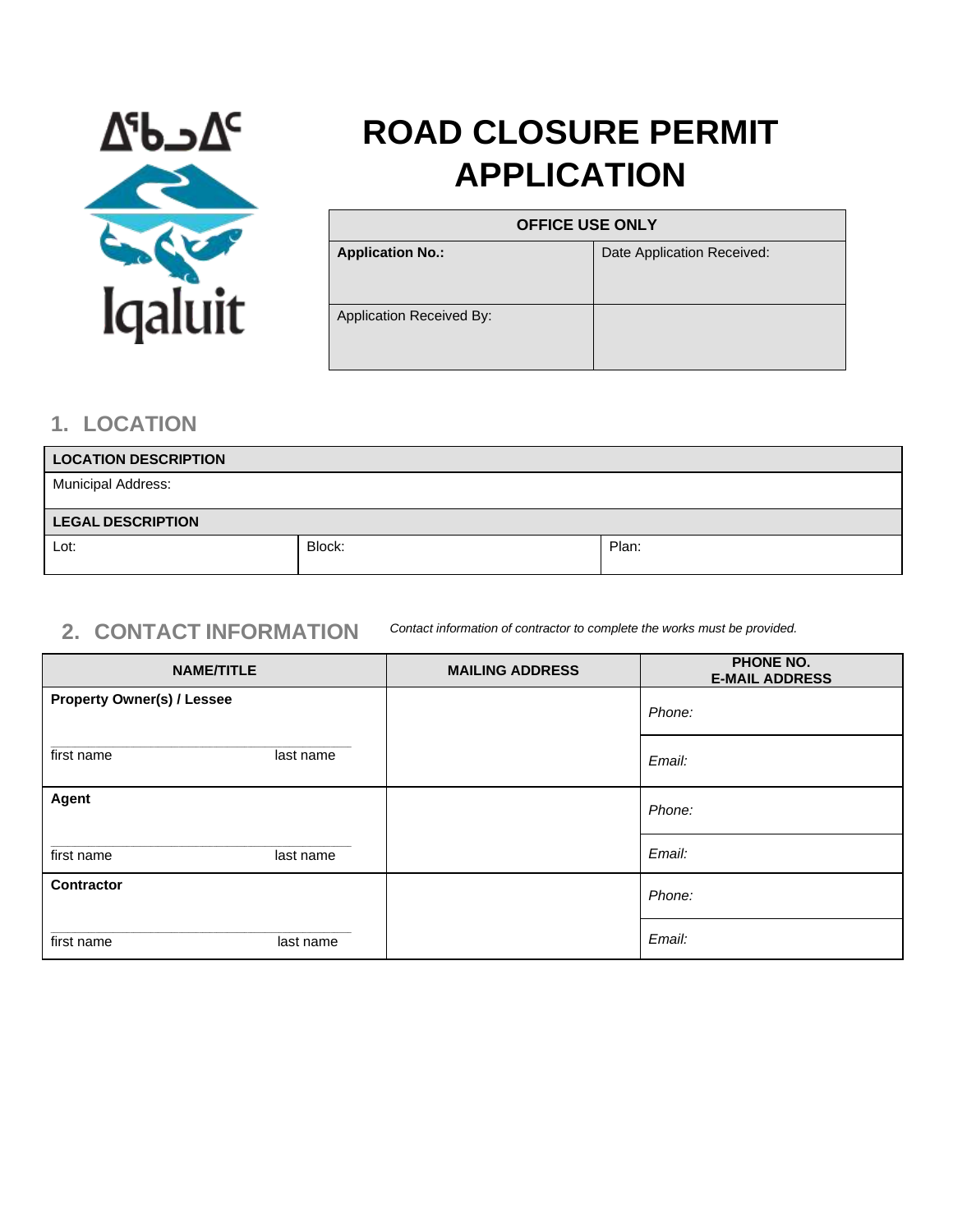# **3. SUBMISSION REQUIREMENTS**

| IS YOUR APPLICATION COMPLETE? Make sure you've included the required plans and studies listed below. Electronic<br>submission of plans and studies is preferred. |
|------------------------------------------------------------------------------------------------------------------------------------------------------------------|
| <b>APPLICATION FEE</b>                                                                                                                                           |
| <b>Application Fee</b>                                                                                                                                           |
| <b>REQUIRED PLANS AND STUDIES</b>                                                                                                                                |
| Traffic control plan                                                                                                                                             |
| Engineering drawings or site plan showing the details and the location of the proposed works.                                                                    |
| If further plans are required, these will be identified by the Department of Public Works and Engineering.                                                       |

## **4. DESCRIPTION OF PROPOSAL**

| <b>DESCRIPTION OF PROPOSAL</b> |
|--------------------------------|
|                                |
|                                |
| Description of work:           |
|                                |
|                                |
|                                |
| Expected traffic disturbances: |
|                                |
|                                |
|                                |

# **5. AUTHORIZATION OF LESSEE/OWNER FOR AGENT TO MAKE APPLICATION**

|                                                           | am the lessee/owner of the land that |
|-----------------------------------------------------------|--------------------------------------|
| is subject of this application and I authorize __________ |                                      |
| to make this application on my behalf.                    |                                      |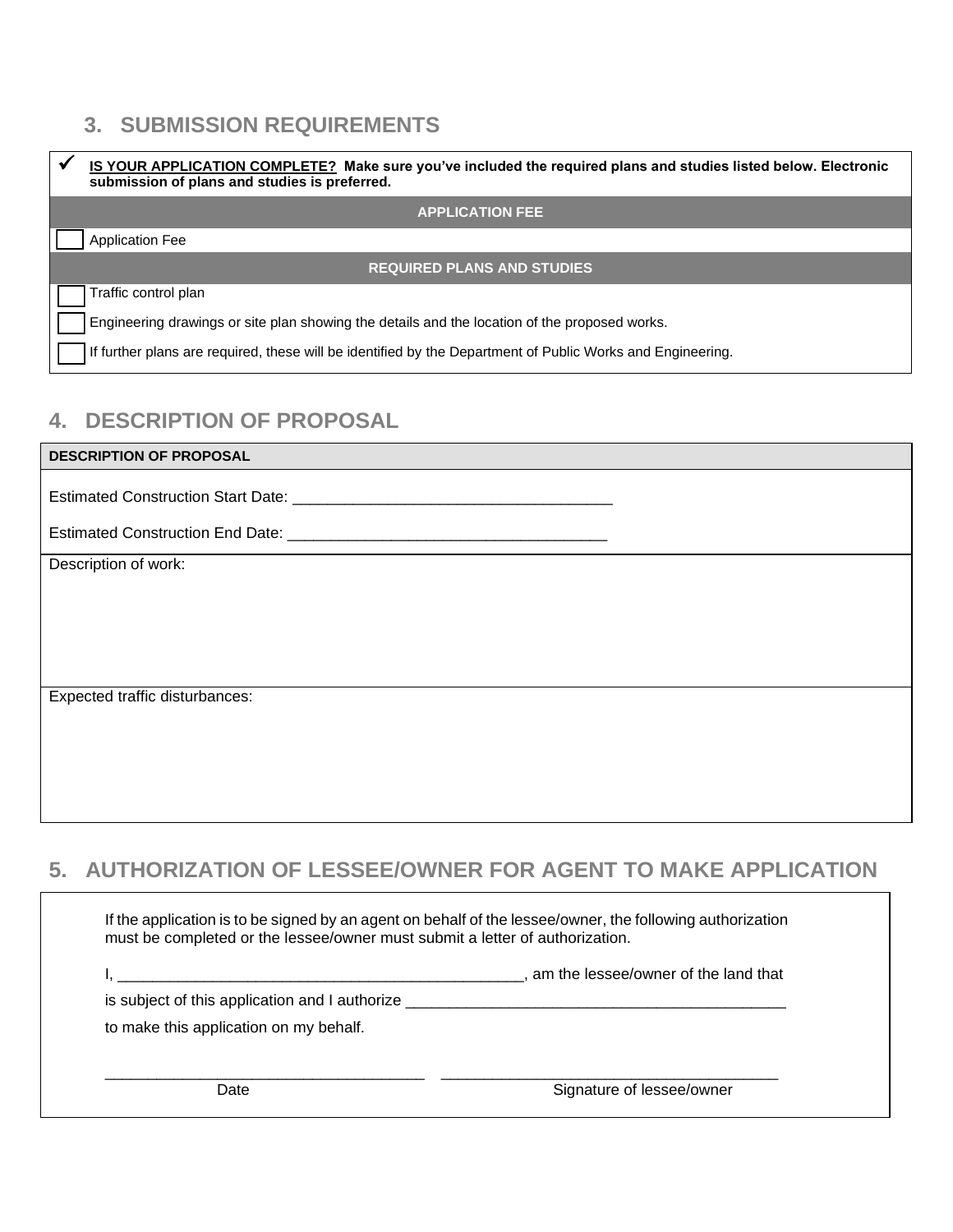#### **6. PERMIT APPROVAL** *All permits must be approved by the Director of Public Works & Engineering (or delegate)*

#### **TO BE SIGNED BY DIRECTOR OF PUBLIC WORKS AND ENGINEERING (OR DELEGATE)**

\_\_\_\_\_\_\_\_\_\_\_\_\_\_\_\_\_\_\_\_\_\_\_\_\_\_\_\_\_\_\_\_\_\_\_\_\_ \_\_\_\_\_\_\_\_\_\_\_\_\_\_\_\_\_\_\_\_\_\_\_\_\_\_\_\_\_\_\_\_\_\_\_\_\_\_\_\_\_\_\_\_\_\_ Date Director of Public Works and Engineering (or delegate) City of Iqaluit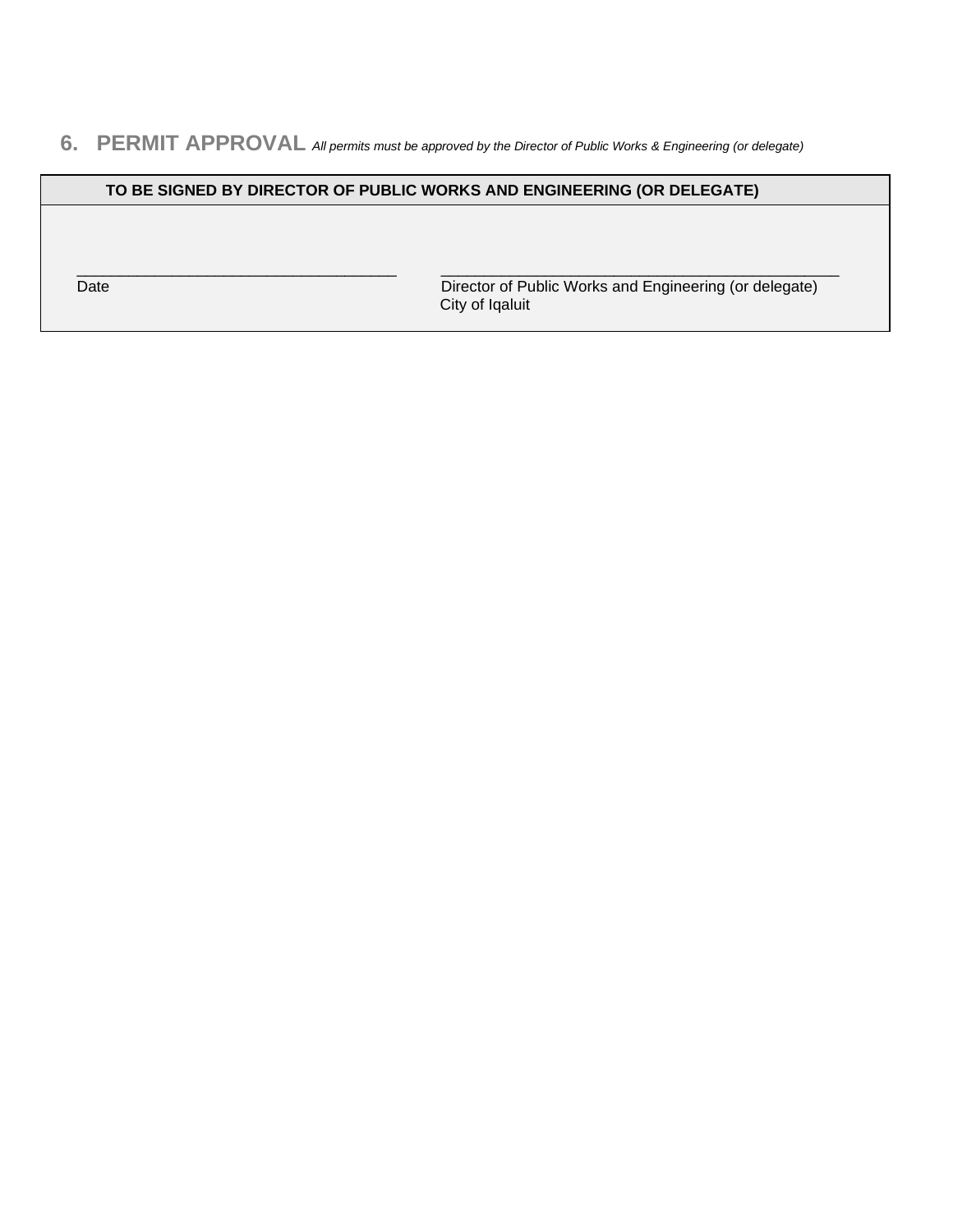## **ROAD CLOSURE PERMIT TRAFFIC CONTROL REQUIREMENTS**

The Applicant shall develop a site-specific Traffic Control Plan (TCP) as per the site conditions and submit to the City with their Road Closure Permit application for review. Site-specific TCP must include the following details as a minimum:

- o Identification of Site Supervisor/ Superintendent responsible for overseeing the execution of traffic control measures and the work, along with contact information.
- $\circ$  Schedule timeline outlining key activities related to the initiation of traffic control measures such as installation of signs and devices, road/ lane closure, road/ lane opening, removal of signs and devices. Durations must be provided for all activities.
- $\circ$  Brief description of the methodology and measures that will be applied to ensure safeguard of pedestrian and vehicular traffic. This includes but is not limited to, signs, safety devices (i.e. warning lights, barricades, fences, etc.), flagperson, consideration for fire access, access/ egress of residents and business affected by proposed road/ lane closure, etc.
- o Should pedestrian sidewalk be affected as well by the proposed road/ lane closure, provide details for a proposed pedestrian control plan – i.e. how will pedestrian traffic be managed?
- $\circ$  Site plan/ map clearly illustrating where the road/ lane will be closed, location of signs and safety devices, proposed detours.

Applicant shall ensure:

- o All standard traffic control procedures in accordance with the requirements of the Safety Act and Occupational Health and Safety Regulations.
- $\circ$  Relevant City of Iqaluit By-Laws with respect to road obstructions and occupancy are adhered to.
- o Lanes or roads are not closed without approval of their Road Closure permit application. Once the permit has been issued, Applicant must have all necessary signs and devices installed prior to re-routing traffic.
- $\circ$  All travelled ways are maintained, free of snow, graded, free of pot-holes and of sufficient width for required number of lanes of traffic.
- o Road access and egress to properties fronting along affected area and in other areas as indicated, are properly maintained.
- $\circ$  Access for fire and emergency services is provided to all properties fronting along affected area.
- $\circ$  Provide and maintain signs, flashing warning lights and other devices required to indicate construction activities or other temporary and unusual conditions resulting from the work which requires road user response.